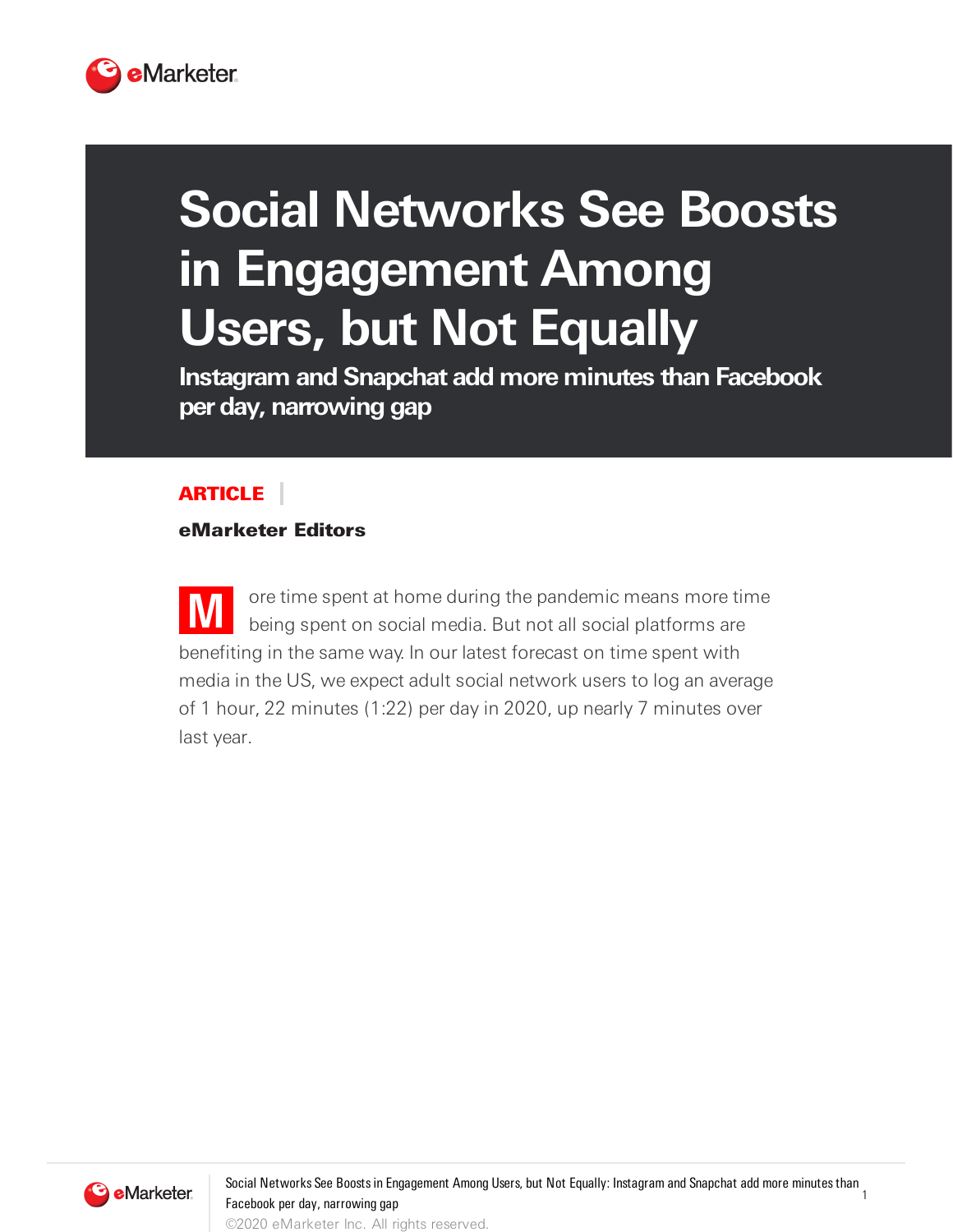

For this forecast, we estimated total social network time\* spent among adult users, which includes breakouts for adult users of Facebook, Instagram and Snapchat. Compared with our previous forecast in Q4 2019, we have increased projections for overall social network usage in 2020, plus increased estimates for the three platforms. Our previous forecast had time spent by social network users growing by only 6 seconds—but the new forecast now shows an unexpected bump in engagement for 2020. This will be the first year of positive growth in time spent among US social users since 2017.

\*Total social behavior includes all social networks, not just those broken out by eMarketer.



2 Social Networks See Boostsin Engagement Among Users, but Not Equally: Instagram and Snapchat add more minutesthan Facebook per day, narrowing gap ©2020 eMarketer Inc. All rights reserved.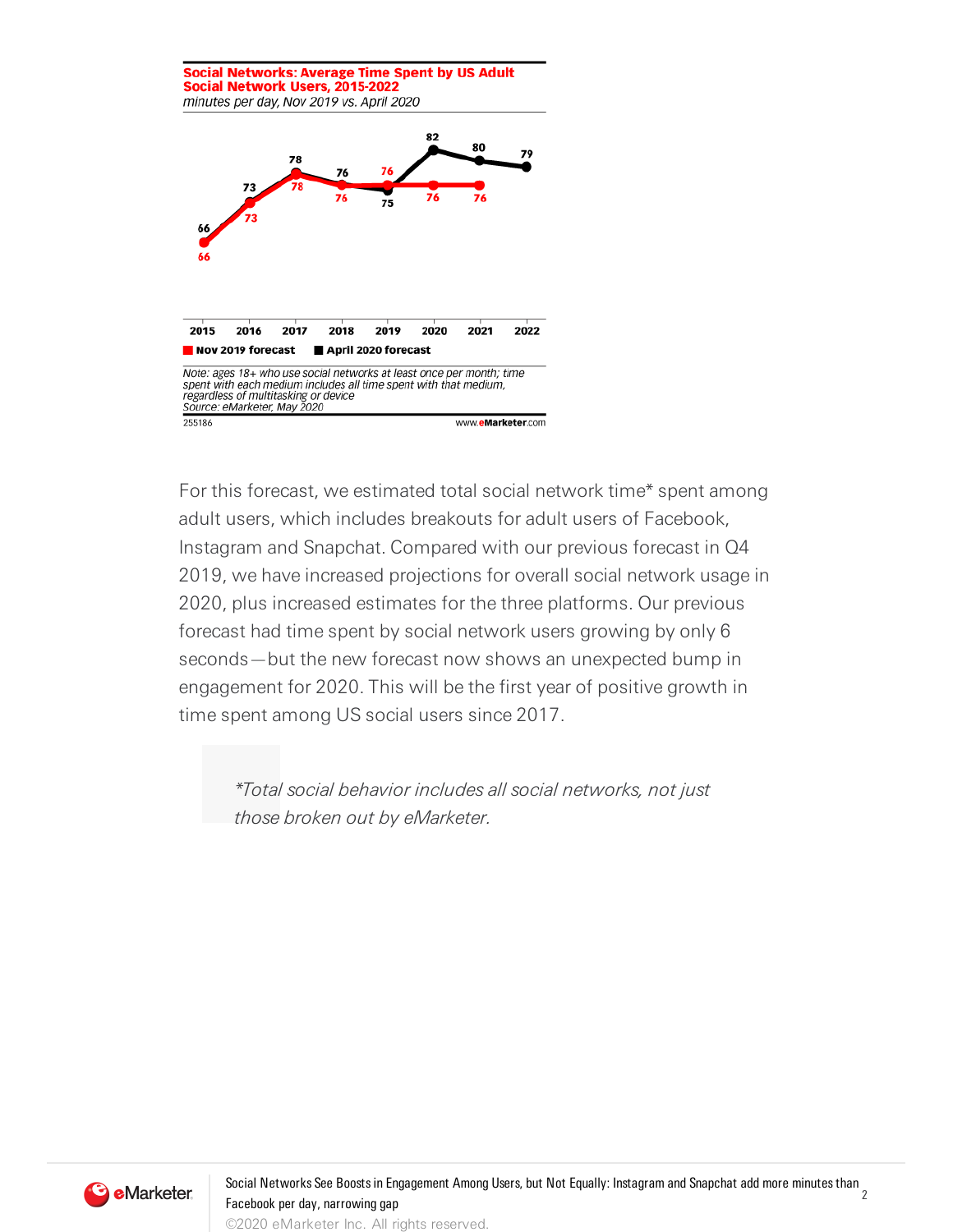

## **Instagram**

Instagram will see the biggest percentage increase in time spent by users this year, compared with Facebook and Snapchat. Daily time among adult Instagram users will jump 13.8% this year to nearly 30 minutes per day. That's an increase of almost 4 minutes over last year. We previously estimated daily time among users to increase by just 24 seconds this year.

"Instagram has seen increased engagement recently through features such as Instagram Live and Stories," eMarketer principal analyst Debra Aho Williamson said. "Creators, celebrities and publishers have all used Instagram to demonstrate how they are dealing with stay-at-home orders."

## **Snapchat**

Snapchat is a close second when it comes to increased engagement among users. While it's partly due to COVID-19, Snapchat was already seeing increased time spent with AR lenses, as well as original shows and other content on the Discover page. This year, daily time spent among adult Snapchat users will grow 12.0% to 29.5 minutes per day, a jump of 3 minutes over 2019. Our previous estimates had Snapchat adding just 30 seconds per day this year among adult users.